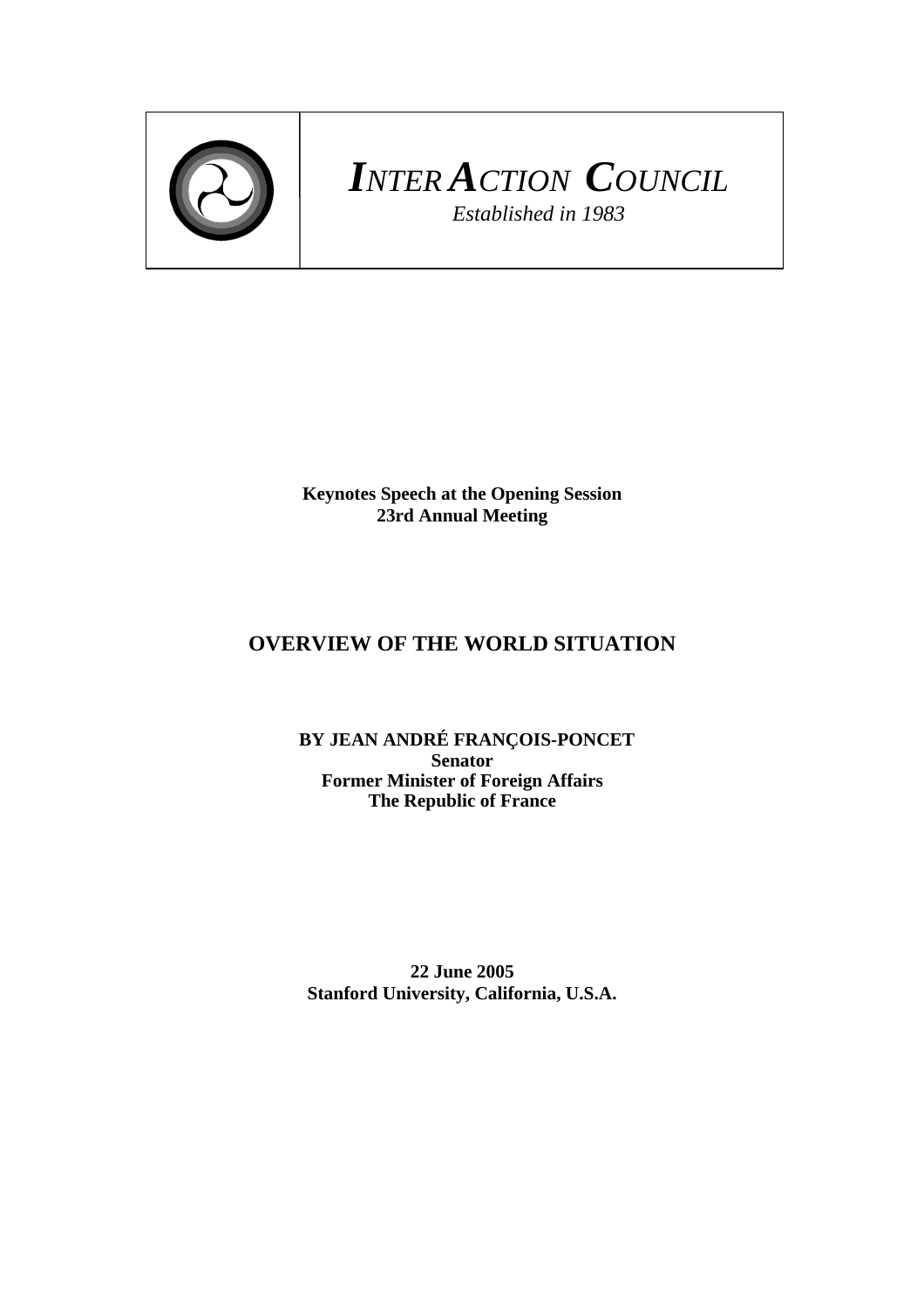Please allow me to begin by thanking you, Mr Co-Chairmen, for the great honor of presenting this year's "Global Overview". I am humbled to address such a distinguished gathering of personalities who have served their countries at the highest levels, with great distinction and, as I start, a remark of Winston Churchill comes to my mind. When asked to say what he thought of Clement Attlee, the bland leader of the Labour Party, who had dealt him an election defeat following World War II, Churchill replied: "Attlee is a modest man with a good deal to be modest about." I would like to say the same about myself. I hope this avowal will earn me your indulgence!

An indulgence all the more necessary given the difficult task you have assigned me. I would even say "mission impossible". I have, of course, carefully read the previous "global overviews" of Chancellor Schmidt, and Prime Ministers Malcolm Fraser and Ingvar Carlsson. I was impressed that each of them, in his own fashion, got through the arduous exercise with marvellous ease. The challenge is all the more daunting.

Ladies and gentlemen, the challenge lies in the complexity of the international situation, which is largely the result of the interaction of two fundamental series of forces: those that affect the planet as a whole and can only be dealt with by common international actions; and those that concern only certain parts of the world, but whose evolution and consequences impact the entire international community.

### **I**

I will be dealing first with problems that have to do with world governance. In this respect the evolution of the past 12 months is not particularly encouraging. Neither the world economic situation, nor the struggle against nuclear proliferation and terrorism, nor the necessary reform of the United Nations has made notable progress since your last meeting.

**1° The world economy** presents a paradoxical picture. Growth in 2004 was the fastest in almost 30 years: 5,1 %. The IMF forecasts 4,3 % in 2005, still above the trend of the last ten years, and a further increase in 2006. Yet there is a pervasive sense of uncertainly and pessimism.

In a recent Washington Post article, Paul Volker, the former Chairman of the FED, declared that "circumstances seem to be as dangerous and intractable as any I can remember, and I can remember quite a lot". It is difficult to disagree with Paul Volker. Four negative factors are hanging over the world economy.

First : **the price of oil**. It has risen in real terms by 70 % since the summer of 2003. A jump which, to this day, has had no adverse effect on inflation and little negative impact on growth. But this could change if the price of oil stays at its current level for long or rises yet further. An IMF specialist has recently predicted a "permanent oil choc".

Second: **The worldwide rise in house prices** which is quickly turning into one of the biggest bubbles in history. This rapid increase is unsustainable, but the impact on the global economy of a world wide fall of real estate prices could be highly damaging, given the fact that there has been a lot of borrowing against capital gains in homes to finance other spending. Real estate has already started to slide in Great Britain, Australia and the Netherlands. However, prices could flatten instead of collapsing, which would make a soft landing possible.

Third: **the imbalances of the global economy**. They are caused, to a large extent, by America's huge and constantly growing external deficit. A deficit that is presently running at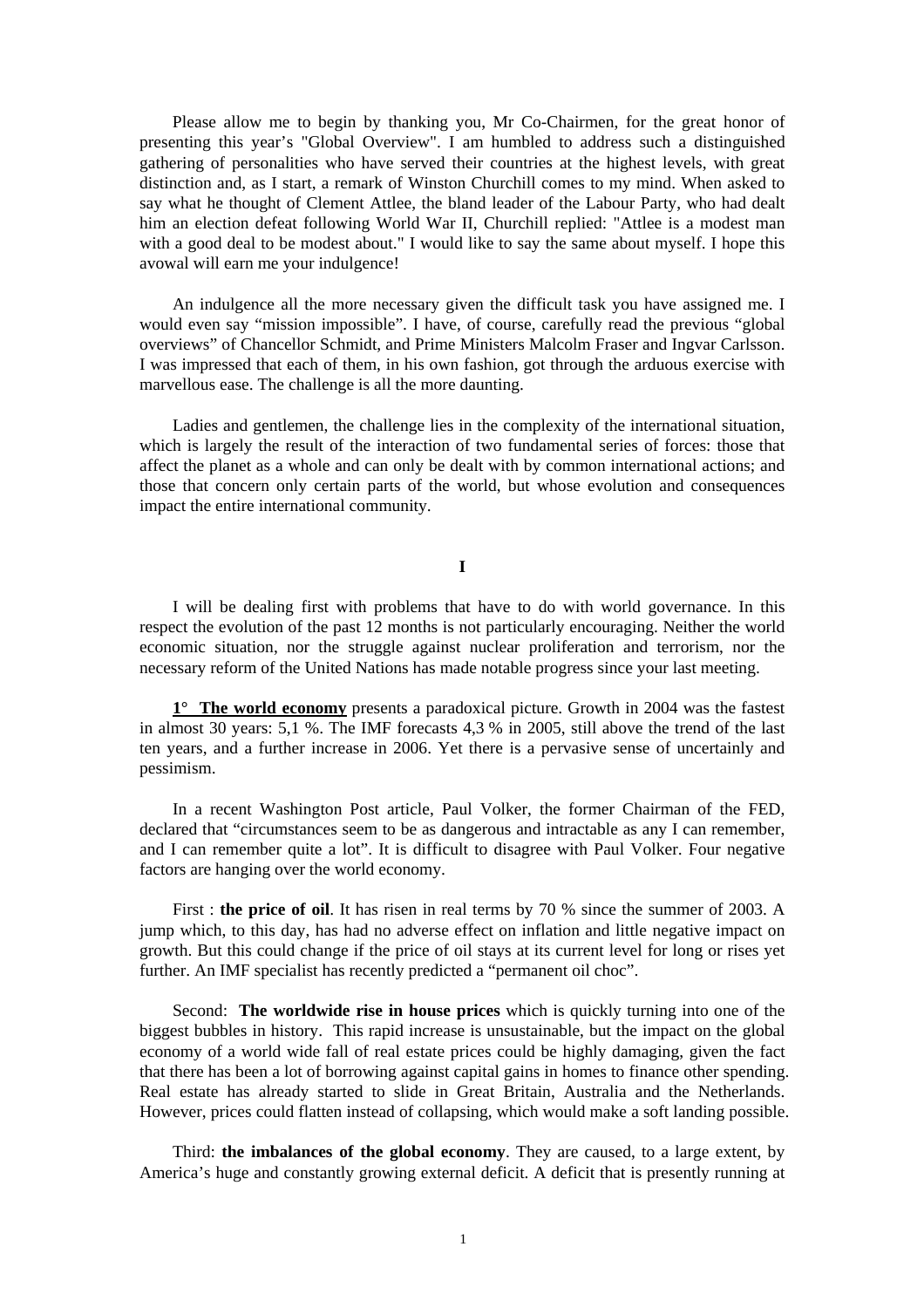6 % of GDP and could be reaching 7 % at the end of 2005. Such a deficit cannot last forever. Adjustment must happen in one way or another. In the mean time, the Dollar seems set to weaken further. A doomsday scenario of a dollar crash is considered unlikely in the foreseeable future by most observers. On one hand, China seems at last to consider loosening the ties that bind the Yuan to the Dollar, which would help the dollar. On the other hand, the recent slide of the Euro also eases the pressure on the dollar. But neither a rise of the Yuan, nor a decline of the Euro will solve America's deficit problem.

Four: **Europe's economy** seems to be stumbling and Japan's economy, which had taken a promising start, seems to be again stalling.

The good news is that the economic surge in 2004 and 2005 has been led, to a large extent, by **the developing world**. Even if one takes China, India and Russia out of the equation, the developing world has grown around 5 %, significantly faster than in the 1980's and 1990's. In East and South Asia growth, according to the World Bank, is producing a "spectacular decline" in poverty. On present trend, there will be only 19 million people living on less than 1 dollar a day in 2015, in this region, overshooting the Millennium goal.

This happy development unfortunately does not apply to sub-Saharan Africa, which is the one region where the number of people living in extreme poverty is increasing. That number has doubled since 1981 and, on present trend, is likely to rise to over 400 million people in 2015. Bad governance, recurrent conflicts and epidemics are some of the major threats to recovery. The HIV epidemic, for instance, is infecting and estimated 25 million people in sub-Saharan Africa, 60 % of the world's total.

The need for a new deal for Africa is at last gaining momentum. There is a growing consensus on the need for a doubling of aid to the continent. A goal America, however, does not yet seem ready to accept for itself, but which will be high on the agenda of the next meeting of the group of leading industrialized countries, and even more so on the agenda of the UN September summit that will assess the progress achieved on the UN Millennium Development goal.

2<sup>°</sup> The nuclear threat has evolved in dangerous ways to the point of raising doubts about the sustainability of the Non Proliferation Treaty, the NPT. The world faces an immediate and double nuclear challenge from North Korea and Iran.

North Korea has withdrawn from the NPT and announced, last February, that it has built nuclear weapons and that it is increasing it arsenal. There is a broad consensus among experts that North Korea has at least a few crude devices and there are reports that it is preparing its first nuclear test.

Iran is less advanced. It is in the process of developing a capacity to produce fissile material that could be used to manufacture nuclear weapons. Iran insists that its program is peaceful. But it has a twenty year record of lies and cover-ups. Britain, France and Germany have been trying to talk Iran out of producing enriched uranium in exchange for economic and political inducements. But the talks have not made much progress. If the next Iranian president, probably Mr Rasfadjani doesn't show a greater willingness to reach an agreement, the Europeans intend to join the United States, in deferring Iran to the Security Council.

The NPT, as Iran points out, does not prohibit countries from producing enriched uranium or plutonium. It allows a country to come to the brink of a weapons capacity and then renounce the treaty and sprint for the bomb. This is why the NPT Treaty must be reinforced. But non nuclear countries are not inclined to strengthen the existing regime as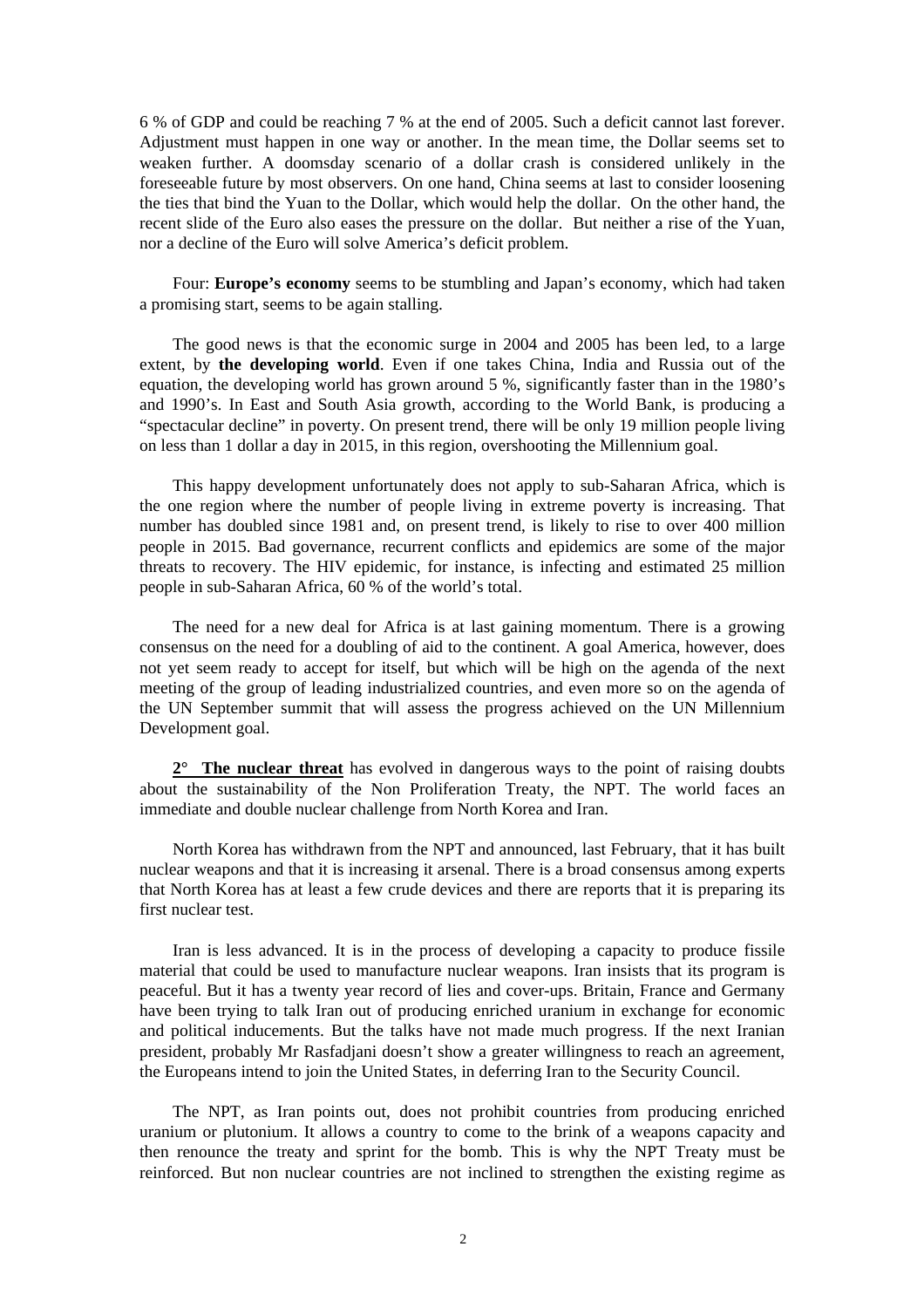long as the five original nuclear countries do not fulfil their own disarmament commitments. It is no great surprise that the review conference of the NPT, held in New York in May, failed to achieve any kind of agreement.

The United States is at a loss to define an effective strategy. Referring Iran and North Korea to the Security Council is no panacea and a military strike against dispersed, buried and concealed facilities might not succeed and would provoke damaging retaliations from both countries. In the absence of a promising military option, the only viable approach is vigorous diplomacy, giving both regimes not only significant economic concessions but also security guarantees, which President Bush is reluctant to give to regimes he wants to see changed. Non proliferation is indeed at a dangerous impasse.

3° There is a general agreement on both sides of the Atlantic on the severity and resilience of the threat from **Islamic terrorism**, in spite of the fact that there haven't been any major attacks in the US since 9-11.

Intelligence services around the world consider that the Jihadist movements continue to gain in strength. The US intervention in Iraq, portrayed as a war on Islam, spurred a steady stream of new Jihadists. The movement is spreading not only among the economically deprived but among the privileged and in some wealthy regions such as the Emirates of the Persian Gulf. And it spreads even more easily among the thousands of young educated adults for whom the stagnating Middle East economies are unable to create jobs.

In addition to the various cells all over the Middle East, there is considerable evidence of an ongoing radicalisation of Muslim minorities in south and south East Asia. A small but troublesome proportion of Madrassas in Pakistan and south East Asia are breeding grounds for Islamic fundamentalism, which is also developing in Europe, in the Caucasus and in central Asia.

Thus far there is no evidence that Al Qaeda has acquired a nuclear or a significant biological weapons capability. However, recovered documents suggest that Al Qaeda is actively pursuing a nuclear capability.

The good news is that intelligence and law enforcement cooperation between the US, European and Asian countries is in general excellent and has not been adversely affected by the transatlantic rift created by the American intervention in Iraq.

4° Fighting terrorism, extreme poverty, or implementing the rule of law can only by effectively pursued at a global level. This requires the existence of an international system that nations trust and the decisions of which they respect and are ready to implement.

This is why the crisis that has struck the **United Nations** is so disquieting. The division over the war in Iraq, and the charges of mismanagement in the "oil for food" scandal have seriously weakened the UN.

There is general agreement that change is overdue. No one understands this better than Kofi Annan himself. He proposed last March a set of sweeping reforms he wants discussed at a special UN summit in September. He recommends the expansion of the Security Council, the restructuring of the discredited Human Rights Commission as well as a universally accepted definition of terrorism.

But the enlargement of the Security Council, the cornerstone of his proposals, is already running up against oppositions which could prove difficult to overcome. It seems, for instance,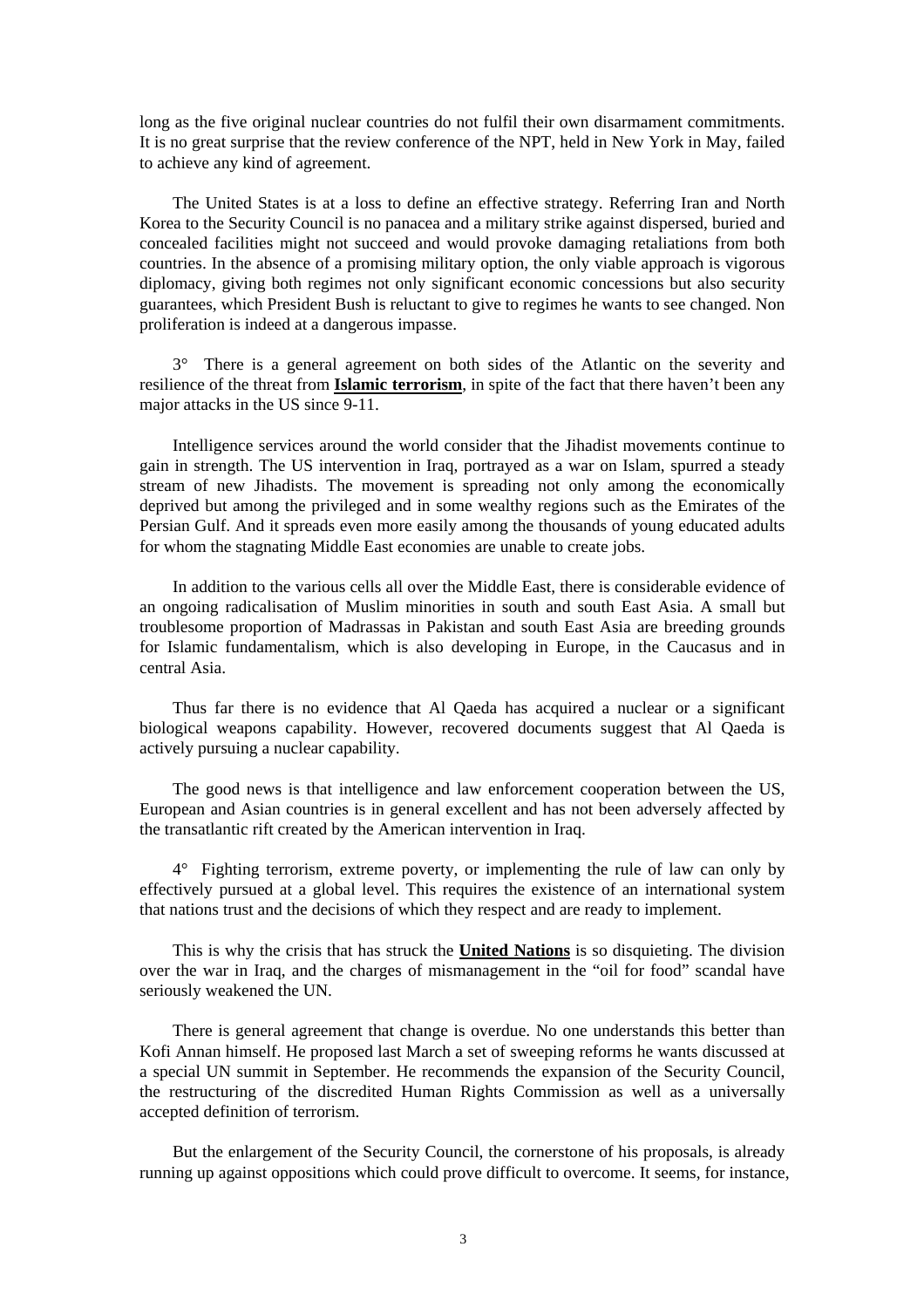that the anti-Japanese campaign in China is designed to prevent Japan from becoming a permanent member of the Security Council. The greatest unknown, however, concerns the attitude of the US and the exact meaning of the nomination as American Ambassador to the UN of John Bolton, one of the most outspoken critics of the organization.

#### **II**

Ladies and Gentlemen, the future will not depend only on the way in which the international community faces its global challenges. It depends also on a certain number of important regional issues. I have chosen four that appear to be essential:

- First: the evolution of American policy, whose priorities have such a large impact on the world situation.
- Second: the events in the Middle East, which resonate in the entire Moslem world but also, because of the importance of oil, on the world economy.
- Third: the spectacular rise of China, which is in the process of upsetting the economic and political balances in the world.
- Fourth: the failure of the European constitution which has brought to a halt, at least temporarily, the progress of the continent toward increased union.

Other regions surely deserve our attention. But choices had to be made. I fully expect you will challenge mine.

1° Most of the world hoped that John Kerry would be **America's next president**. But the American people chose Bush, who was not only easily re-elected but captured a majority in both houses of Congress. The rest of the world had to accept that he will be around for the next four years.

The question then became: will Bush's second term follow the pattern of the first, or will he take a different, more moderate route?

Six months have gone by and the answer, I believe, is both no and yes.

Neither Bush nor his administration are about to renounce resorting to preventive military action, unilaterally if necessary, against perceived threats to America's security. John Kerry, Bush's presidential challenger, made it clear that he would not give up that option either. Let's face it: the terrorist attacks of September 11 will continue for many years to dominate America's agenda.

There are quite a few other discouraging signs. President Bush is not about to ratify the Kyoto Protocol or to join the International Criminal Court. America continues to spend as much on defence as the rest of the world combined. The reshuffling of the key actors of the administration doesn't convey much hope either : Collin Powell has left, Donald Rumsfeld is solidly entrenched. Wolfowitz and John Bolton, arch conservatives, have received crucial international assignments. And in the country as a whole the political influence of the conservative Christians has increased.

Does this mean that we are out for another four years of the same? Believing this would, I think, miss one important fact: America's "hyper-power" has, during the last four years, encountered limits which have lead the US to a certain number of significant course corrections.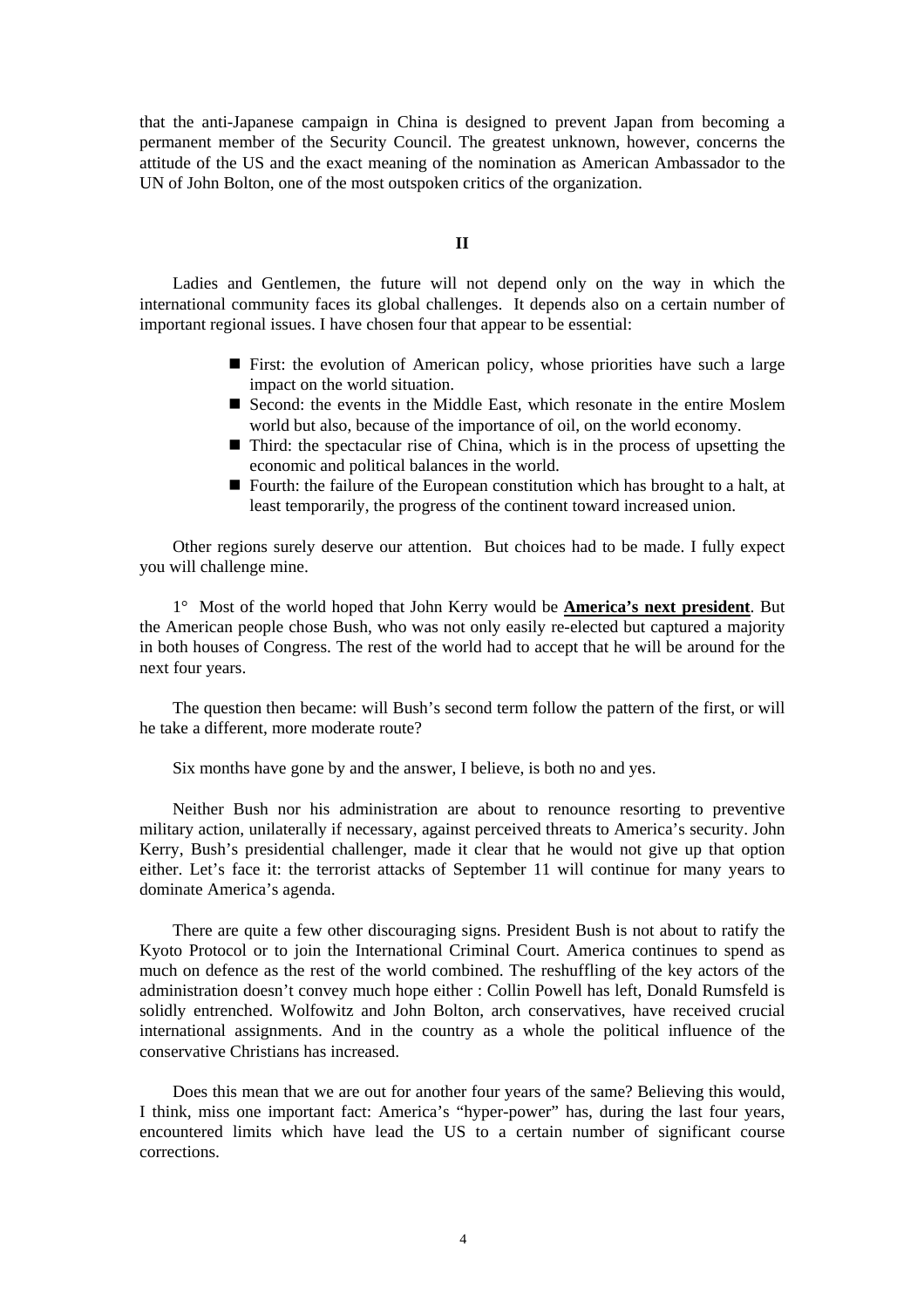- Military limits: the US military is clearly overstretched and is experiencing a worrying fall off in recruitment for the army and the Marine corps.
- Financial limits: the dollar has slid and depends ever more on the willingness of the Chinese Central Bank to purchase billions of US treasury securities every year; which means that America is clearly living beyond its means.
- Political limits: America's worldwide unpopularity is seriously undermining its diplomatic clout. Its influence in Asia, in particular, has been waning with China leading the charge.

In other words America, during Bush's first term, seems to have hit the limits of unilateralism and has started to adjust to the situation.

- Bush's visit to Europe reflected his desire to revive badly battered old alliances.
- In Iran, the US has decided to support, if not wholeheartedly, the Europeans in their negotiations over Iran's nuclear program.
- In the wake of Arafat's death, the US has decided to throw itself back into the Israeli-Palestinian peace process.
- Concerning Lebanon the Bush administration has sought close cooperation with France.
- Faced with the Korean and Iranian nuclear threat, the US is preparing to refer both countries to the Security Council for sanctions.

In other words more traditional American notions of burden sharing and multilateral leadership have timidly begun to reassert themselves.

Will the Bush administration sustain this new course, or will its over ambitious, self assigned mission of "ending tyranny in the world", rekindle its appetite for "regime change" ? Much, I believe will depend on the way the situation unfolds in the Middle East.

This leads me to a rapid review of the situation in that highly important but explosive part of the world.

2° Looking at **the Middle East** one feels like rubbing ones eyes in disbelief. **A year ago**, the situation seemed utterly hopeless. In Iraq, America was facing intractable problems and Sharon's decision to evacuate Gaza seemed no more than a manoeuvre to keep the West Bank and continue building a security wall which disregards Israel's pre-1967 internationally recognized borders.

Today a **political spring** of some sorts has come to the Middle East in the wake of three elections and one unexpected occurrence : the death of Yasser Arafat.

The sight of hundreds of thousands of eager citizens standing in line, at the risk of their lives, to vote in Afghanistan and Iraq has sent a powerful signal through the Middle East. Mubarak has half-opened the next presidential election to more than one candidate. Limited municipal elections have been held in Saudi-Arabia and street demonstrations have toppled the Lebanese government and pushed Syrian troops out of the country.

In Iraq, Shiites, Kurds and representatives of the Sunni community have succeeded in setting up a coalition government. Iraqi security forces are being trained, and seem to be increasingly participating in the fight against the insurgency.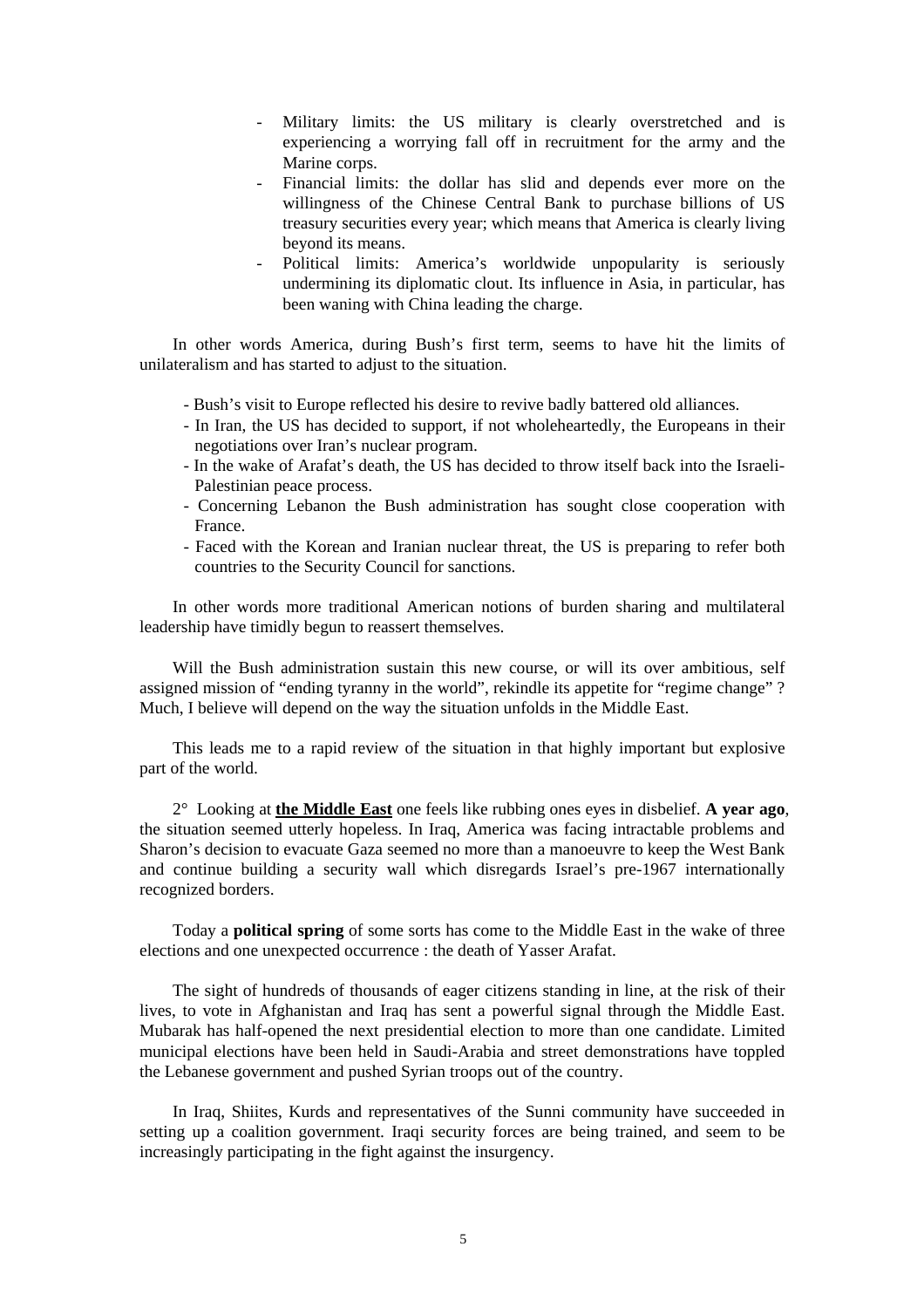In Palestine there is now a freely elected, moderate leader, Mahmmd Abbas. He succeeded in convincing Hamas, the extremist militia, and the other radical movements to accept and respect a temporary ceasefire and he has started to reform the Palestinian security and administrative apparatus.

**Whether the political spring will last**, whether democracy will ultimately bring peace and stability to the Middle East remains, however, highly uncertain.

In Iraq, the United States had hoped that a democratically based government would dampen the insurgency. Instead killings have surged, with the clear objective of undermining the authority of the new government and causing sectarian violence. In one single month, April, 135 car bombs exploded, 50 % of which were suicide attacks. Foreign fighters entering Iraq seem to replenish the insurgency as quickly as insurgents are killed or captured.

Insecurity makes the challenge of drafting a permanent constitution – the government's central task – even more difficult than it would be in any case. A task which requires settling three daunting issues :

- the role of Islam and Shariah law in tomorrow's Iraq ;
- the division of power and oil revenue between the central government and Iraq's three communities ;
- the geographical boundaries to be granted to the Kurds.

Underlying these three issues is a more fundamental one : how sincerely are Iraq's communities committed to preserving the country's unity ? Will the long oppressed Shiites refrain from seeking to impose their own intolerant rule ? Will the Sunnis, who have boycotted the January elections, finally accept to participate in Iraq's political life ? Will the Kurds durably put the future of Iraq above their longing for independence ? If not the worst could happen and civil war could break out, causing havoc in the entire region.

Equally mind-boggling challenges are likely to threaten the Israeli-Palestinian peace process, after the evacuation of Gaza. The issues, which caused the 1995 negotiations in Camp David and Taba to fail, are still there : the fate of Jerusalem, the drawing of the future Palestinian state's borders, the evacuation of the Jewish settlements established on the Palestinians side of the boarders, as well as the issue of the return of the Palestinian refugees to Israel. Success will depend on the willingness of President Bush to pressure Israel and on the future approach of the Palestinian leadership, now that Hamas is emerging as a major political factor. Other issues, such as the rise of the Shiites in a region traditionally dominated by the Sunnis, could also have a destabilising impact.

However, it does seem that a window of opportunity has opened in the Middle East. Such opportunities don't present themselves often in that part of the world. Keeping the window open is a priority but will require tough choices on the part of Israel of the Arabs as well as of the West. The pay off could put us on the road to a real peace.

**3° The emergence of China** as a major world economic power may turn out to be one of the most far-reaching development of our century, an event that creates great opportunities but is regarded with apprehension, especially in the US and Japan.

I shall limit myself to three obvious questions: how long can China's rapid growth continue? How is China's economic expansion going to impact the rest of the world? Is China's rise likely to be peaceful?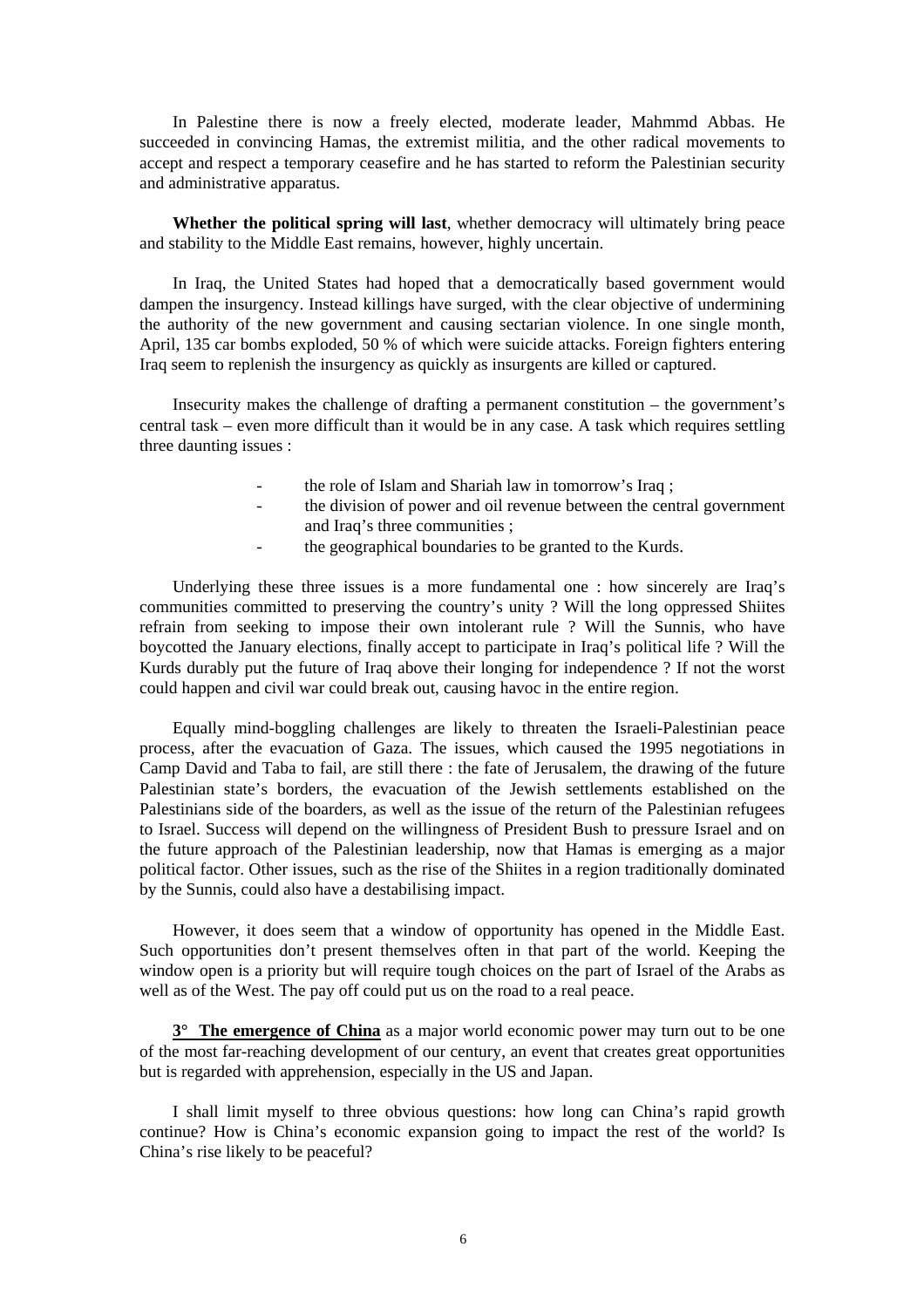Here are three quick, tentative answers.

There is in fact nothing extraordinary about the rate of China's growth. China's gross domestic product per head rose by 370 % between 1978 and 2004, whereas Japan's GDP per head had increased by 460 % between 1950 and 1973 and South Korea's GDP by 680 % between 1962 and 1990. Which means that the era of China's rapid growth is probably destined, in the absence of internal upheavals, to continue for many years, if not several decades, at a high single digit rate.

What makes the Chinese expansion so unique and potentially destabilizing is not so much its rate as its exceptional scale. The chaos created in the textile industries of the world by the end of quotas gives a foretaste of what is likely to happen to many other manufacturing sectors.

The greatest implication for the world is likely, however, to come not so much from China's industrial competition, however severe it will be, as from its hunger for oil and raw materials. China imports five billion barrels of crude. It is already the world's second largest importer of oil after America and its demand for oil is bound to increase sharply for many years to come.

China's momentous rise is also starting to generate **significant political repercussions**. Simply stated, China has, in many ways, started to behave like a great world power.

Its insatiable economy drives its diplomats far a field in search of new relationships to secure oil and raw materials. They are attracted towards countries were the US has imposed sanctions like Sudan or Iran, as well as in area's the US considers vital for its security, such as the Emirates of the Persian Gulf or Saudi Arabia. Beijing is active in Latin America and in central Asia where it rivals America and Russia.

China's need for secure oil supplies have also caused it to claim ownership of various islands in the South and East China Seas, the economic zones of which are thought to include oil and mineral deposits.

China's initiatives in and beyond Asia have resulted in increasing problems with the US and, even more so, with Japan. Relations between the two countries have deteriorated in spite of the fact that Japan has become China's biggest trading partner, over-taking America. Tensions have arisen on various scores. China claims ownership of the Senkaku Islands which Japan considers hers. It accuses Japan of meddling in its internal affairs because of the recent US – Japanese statement concerning Taiwan. It protests Prime Minister Kaizumi's yearly visit to the Yasukuni shrine were all Japanese war dead are honoured, including war criminals. It demands renewed apologies from Japan for its invasion, in spite of the fact that Japanese Prime Ministers and the Emperor have already made such apologies in the past. Lately it has initiated, or at least tolerated, violent anti Japanese street demonstrations.

What is at issue behind those various disputes is the future power balance in Asia, where China is actively developing its influence. Its military build up and modernisation is adding to America's and Japan's concerns. Beijing has recently announced a 12,6 % rise in its official defence budget, which is believed to understate spending by 30 % to 50 %. Continuing yearly increases are to be expected.

Could existing economic and political clashes escalate into **military collision**? The likelihood of anything of the sort happening in the foreseeable future is, I believe, very slim. The Chinese leaders are nationalists but also pragmatists. They know they could not prevail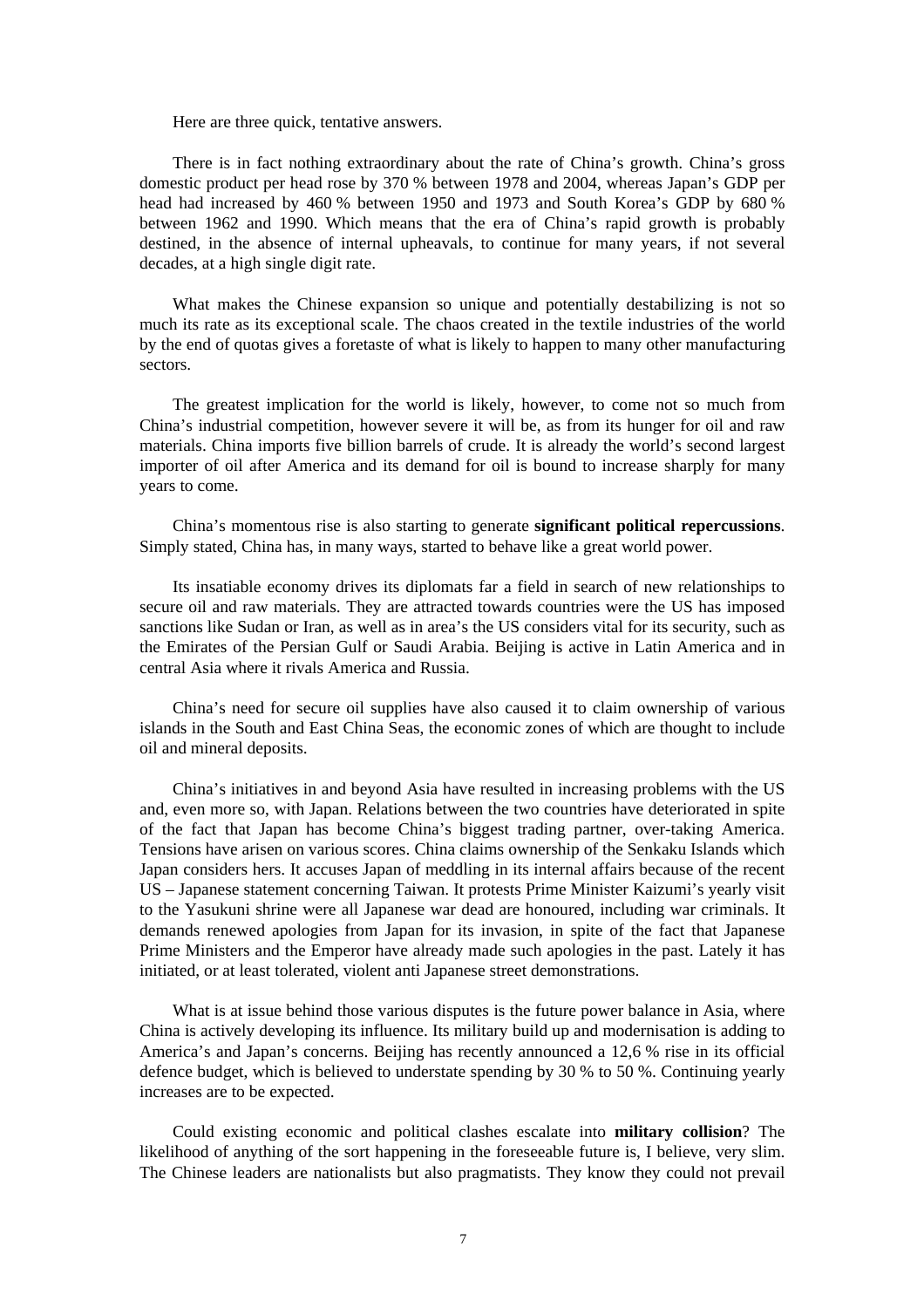militarily over the US if they tried to overrun Taiwan and their primary objective is likely to remain for many years and probably decades the sustainment of their country's economic rise, which requires stability and peace.

What the distant future holds in stock, once China becomes a full fledged diversified world power, is impossible to predict. Much will depend on our success in engaging China and defusing emerging confrontations in the multipolar world of tomorrow before they degenerate into open conflicts.

4° The rejection by France last May 29 of the **European constitutional treaty** is a major setback to the unification process that the countries of Europe have been engaged in for the last half century.

Why did the French, who were the initiators of European construction, together with the Federal Republic of Germany, reject the text that was submitted to their vote?

Did the proposed constitution contain serious flaws or shortcomings? The answer is no, it did not.

**The Treaty** was written by a convention presided by Valéry Giscard d'Estaing, former President of the Republic. It is a compromise text that reconciles the points of view, often in opposition, of 25 countries at widely different stages of development and with different historical experiences. But it all also contains important innovations. It extends the rule of majority voting to a greatly increased number of areas. It transforms the European economic and monetary union into a political union that would have at its head a president with a renewable term of two and a half years. It creates a European Minister of Foreign Affairs assisted by a diplomatic service, and it extends the powers of the European Parliament. Furthermore, it authorizes the creation, by a limited number of countries acting together, of a permanent European military force, allowing Europe to participate more effectively in UN peacekeeping missions.

So, nothing in the text of the constitution itself justifies a negative vote. Nearly all mainstream parties of the left and the right, In France as well as in Holland, called for a "yes" vote - with the exception of the small Communist Party. The extreme left and extreme right, with no or very small parliamentary representation, were the only ones to call for a "no" vote.

A vote that essentially expresses a reaction of fear: fear of the influx of migrant workers in a borderless Europe, fear of increased competition from the ten recently admitted members of Eastern Europe where salaries, taxation and social welfare are largely below their levels in Western Europe. These differences were perceived as a threat to employment. A threat all the more ominous in view of an intractable rate of unemployment in France and Germany of around 10% that has persisted for many years. The threat is reinforced by the outsourcing of jobs and businesses to Eastern Europe and Asia. This climate of pessimism would have led voters in France to respond "no" to almost any question put to them.

The rejection of the Constitution has **consequences in several areas**. It weakens the French president Jacques Chirac, who made the decision to submit the Constitution to a referendum, rather than parliamentary approval.

It has dealt a blow to the European constitution, from which it will not recover, especially after the second blow delivered by the Dutch "no" a few days later and the decision of the Blair Government to cancel the British referendum.